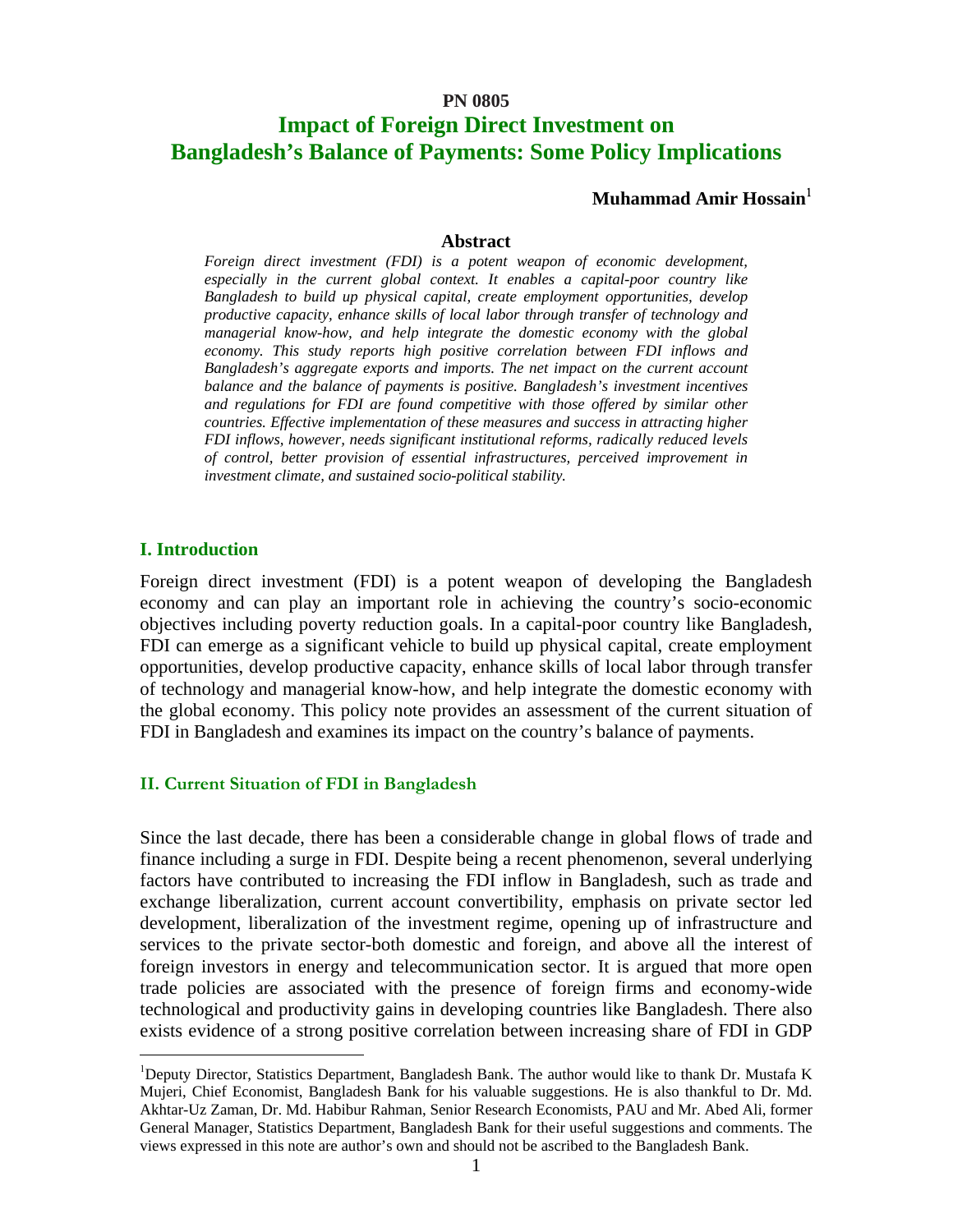and diversification to high-technology exports in countries that have open trade regimes. Still, FDI constitutes a low share in GDP or gross investment of the country. Over the last decade, FDI as a share of GDP varied between 1.4 percent in FY98 and 0.5 percent in FY04. In FY05, the share rose to 1.3 percent due mostly to the large inflow of FDI to the telecommunications sector (Chart 1). As a ratio of gross investment, FDI varied between a low of 1.2 percent in FY04 and a high of 3.2 percent in FY98. Thus, given its low share in GDP and gross investment, it is expected that FDI is not likely to have a significant impact on various sectors as well as on important macroeconomic indicators of the Bangladesh economy.



The volume of FDI inflows to Bangladesh since FY98 is given in Table 1. Over the 1998-2007 period, the aggregate FDI inflow to Bangladesh was USD 5,510 million. Of this, equity was USD 2,986 million (54 percent), reinvested earnings amounted to USD 1,634 million (nearly 30 percent), and intra-company loans constituted USD 890 million (16 percent) (Chart 2). After a relatively high inflow in FY98, there was a declining trend in FDI inflow up to FY04 with an exception in FY01. In FY05, there was an abrupt growth in FDI inflow amounting to USD 804 million. However, when FDI and debt inflows are seen in the context of associated remittances on account of dividend/profit repatriation, disinvestments, and debt amortization, it is observed that over the 10-year period (1998-2007), the outward remittances constituted 65 percent of the total inflow.

|                                 | (million US dollars) |             |             |             |             |             |             |             |             |          |              |
|---------------------------------|----------------------|-------------|-------------|-------------|-------------|-------------|-------------|-------------|-------------|----------|--------------|
|                                 | <b>FY98</b>          | <b>FY99</b> | <b>FY00</b> | <b>FY01</b> | <b>FY02</b> | <b>FY03</b> | <b>FY04</b> | <b>FY05</b> | <b>FY06</b> | $FY07^*$ | <b>TOTAL</b> |
| <b>Total FDI inflows</b>        | 603                  | 594         | 383         | 564         | 394         | 379         | 284         | 804         | 745         | 760      | 5,510        |
| Equity                          | 349                  | 396         | 153         | 372         | 230         | 164         | 111         | 361         | 447         | 403      | 2,986        |
| Reinvested<br>earnings          | 181                  | 121         | 81          | 81          | 85          | 165         | 161         | 294         | 199         | 266      | 1,634        |
| Intra-company<br>loans          | 73                   | 77          | 149         | 111         | 79          | 50          | 12          | 149         | 99          | 91       | 890          |
| <b>Outward remittances</b>      |                      |             |             |             |             |             |             |             |             |          |              |
| Dividend/profit<br>repatriation | 40                   | 83          | 149         | 175         | 195         | 355         | 338         | 418         | 396         | 569      | 2,718        |
| Investment<br>liquidation       | 0.1                  | 2.9         | 0.5         | 0.5         | 2.6         | 2.2         | 10.5        | 3.3         | 3.5         | 4.5      | 30.6         |

| Table 1: FDI Inflows and Associated Outward Remittances, 1998-2007 |  |  |
|--------------------------------------------------------------------|--|--|
|--------------------------------------------------------------------|--|--|

\* Estimated, Source: Statistics Department, Bangladesh Bank.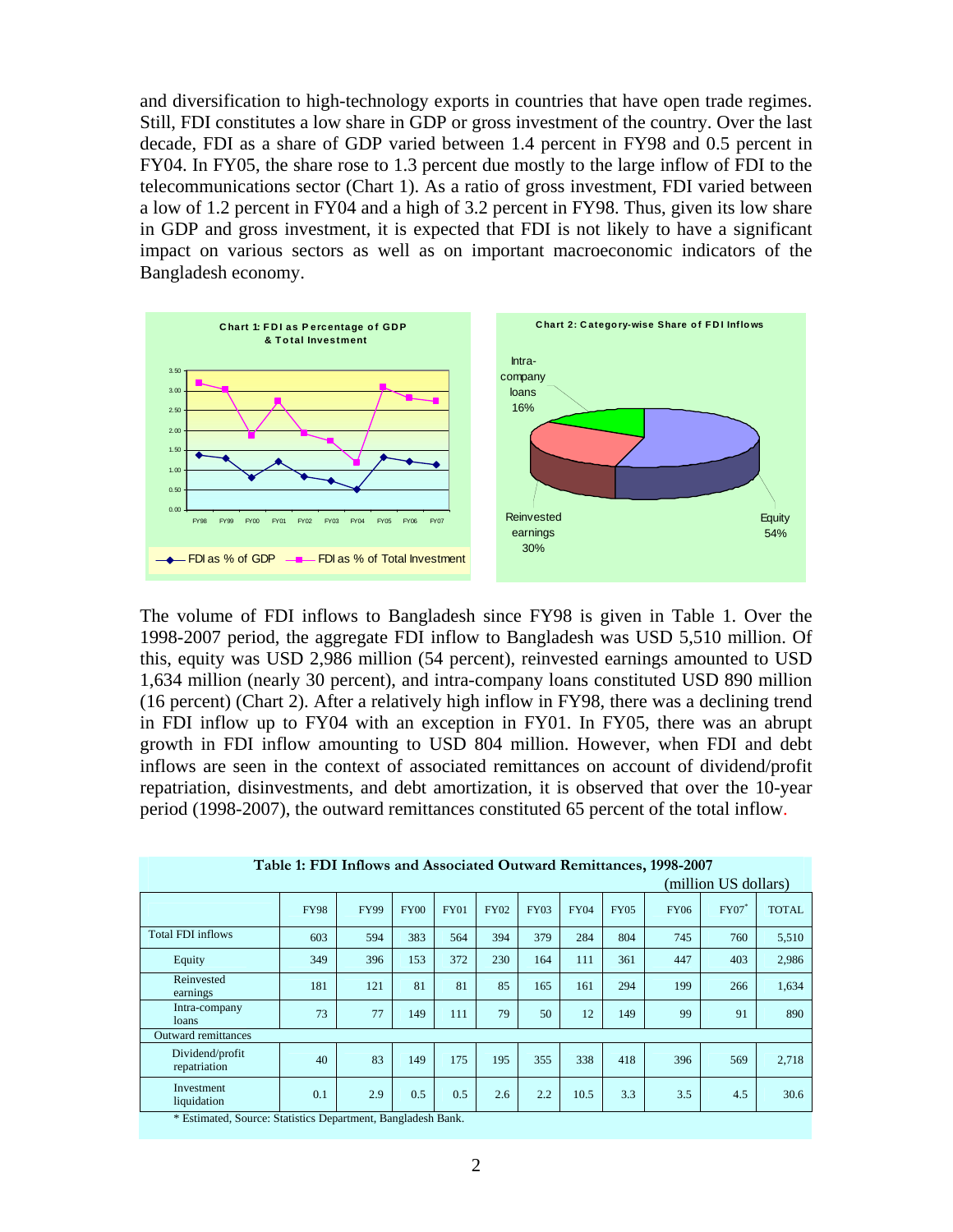It may be mentioned that the surge in FDI in the energy and telecom sectors in Bangladesh is associated with heavy import content and little impact on foreign exchange reserve accumulation. This also raises a long term concern relating to the country's ability to generate sufficient foreign exchange to finance remittance of profits and income originating from foreign investment. An associated concern is the rapid accumulation of foreign debt obligations of various maturities by the private sector; the outstanding stock of privatesector debt has now reached a significant level. The rapidly accumulating private sector debt gives rise to interest and principal payments in foreign exchange over and above official debt obligations to bilateral and multilateral agencies.

#### **Sectoral distribution of FDI inflows**

The sector-wise inflow of FDI during 1998 to 2007 is presented in Table 2. There are three broad sectors of FDI inflows: infrastructure, manufacturing, and services. The shares of the three sectors are 46 percent, 27 percent and 27 percent respectively (Chart 3). In infrastructure sector, gas and oil was the main recipient of FDI amounting to USD 1,241 million (22.5 percent). The flow was distributed more evenly across all years compared with other sectors. On the other hand, there was a high growth in FDI inflow to the telecommunication sector in FY05



which continued till FY07. In the manufacturing group, the most significant recipient was the textiles sector amounting to USD 903 million (16.4 percent) out of USD 1,374 million to the group. The third group is the services sector where FDI inflows amounted to USD 1,349 million during the period out of which trade and commerce was the highest recipient with USD 909 million (16.5 percent). The overall picture over the last ten years can be seen in Chart 4.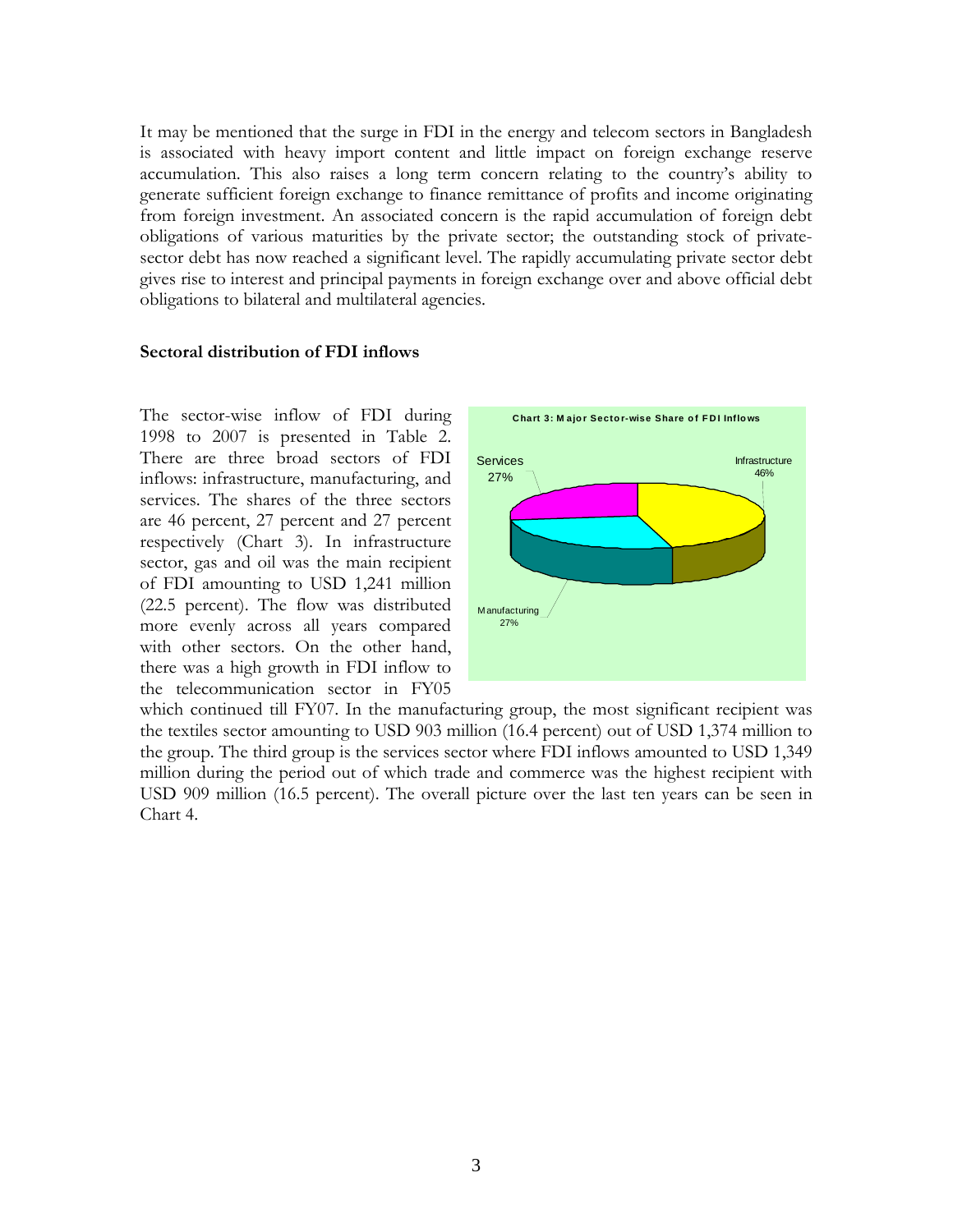| (million US dollars)             |                |                |             |                |             |                |             |             |              |                |              |
|----------------------------------|----------------|----------------|-------------|----------------|-------------|----------------|-------------|-------------|--------------|----------------|--------------|
| Sector                           | <b>FY98</b>    | <b>FY99</b>    | <b>FY00</b> | <b>FY01</b>    | <b>FY02</b> | <b>FY03</b>    | <b>FY04</b> | <b>FY05</b> | <b>FY06</b>  | $FY07^*$       | <b>TOTAL</b> |
| Infrastructure                   | 238            | 249            | 106         | 319            | 197         | 120            | 131         | 461         | 478          | 488            | 2,287        |
| Gas and Oil                      | 231            | 124            | 50          | 139            | 75          | 23             | 61          | 169         | 182          | 187            | 1,241        |
| Power                            | $\overline{0}$ | 101            | 56          | 175            | 101         | 35             | 26          | 30          | 28           | 29             | 581          |
| Telecommu-<br>nications          | $\tau$         | 24             | $\Omega$    | 5              | 21          | 62             | 44          | 262         | 268          | 272            | 965          |
| Manufacturing                    | 145            | 150            | 163         | 134            | 123         | 160            | 64          | 219         | 107          | 109            | 1,374        |
| <b>Textiles</b>                  | 117            | 129            | 144         | 113            | 67          | 77             | 32          | 75          | 74           | 75             | 903          |
| Fertilizer                       | $\overline{2}$ | $\Omega$       | $\Omega$    | $\overline{4}$ | 25          | $\overline{5}$ | 23          | 51          | 16           | 16             | 142          |
| Cement                           | $\mathcal{R}$  | $\overline{2}$ | 5           | 13             | 28          | 77             | 6           | 87          | 16           | 16             | 253          |
| Chemicals & Phar-<br>maceuticals | 23             | 19             | 14          | $\overline{4}$ | 3           | $\mathbf{1}$   | 3           | 6           | $\mathbf{1}$ | $\overline{c}$ | 76           |
| <b>Services</b>                  | 220            | 195            | 114         | 111            | 74          | 99             | 89          | 124         | 160          | 163            | 1,349        |
| Trade & Commerce                 | 173            | 116            | 44          | 35             | 48          | 49             | 55          | 102         | 142          | 145            | 909          |
| <b>Other Services</b>            | 47             | 79             | 70          | 76             | 26          | 50             | 34          | 22          | 18           | 18             | 440          |
| Total                            | 603            | 594            | 383         | 564            | 394         | 379            | 284         | 804         | 745          | 760            | 5,510        |

**Table 2: Sector-wise Distribution of FDI Inflows, 1998-2007** 

\* Estimated, Source: Statistics Department, Bangladesh Bank.

Over the 1998-2007 periods, gas and oil, textiles, and trade and commerce dominated the first half in terms of FDI inflow whereas telecommunication sector was the highest recipient during the second half of the ten year period. On the other hand, gas and oil, and trade and commerce sectors showed better performance during the last two years but the textiles sector experienced declining inflow of FDI in the second half of the decade.

## **III. Impact on Balance of Payments**

The economic impact of FDI on the level of economic activity has been widely investigated in recent years across different countries. Some results suggest that the inflow of FDI can 'crowd in' or 'crowd out' domestic investment depending on specific circumstances. Overall, FDI has a positive impact on economic growth but the magnitude of the effect depends on the availability of complementary resources, especially on the domestic stock of human capital.



In Bangladesh, FDI inflows are reported under the capital and financial account of the country's Balance of Payments (BOP) statement which provides the direct effect on the BOP. Thus the inflow of FDI plays an important role in determining the surplus/deficit in the capital and financial account of the BOP statement. From the above, it can be said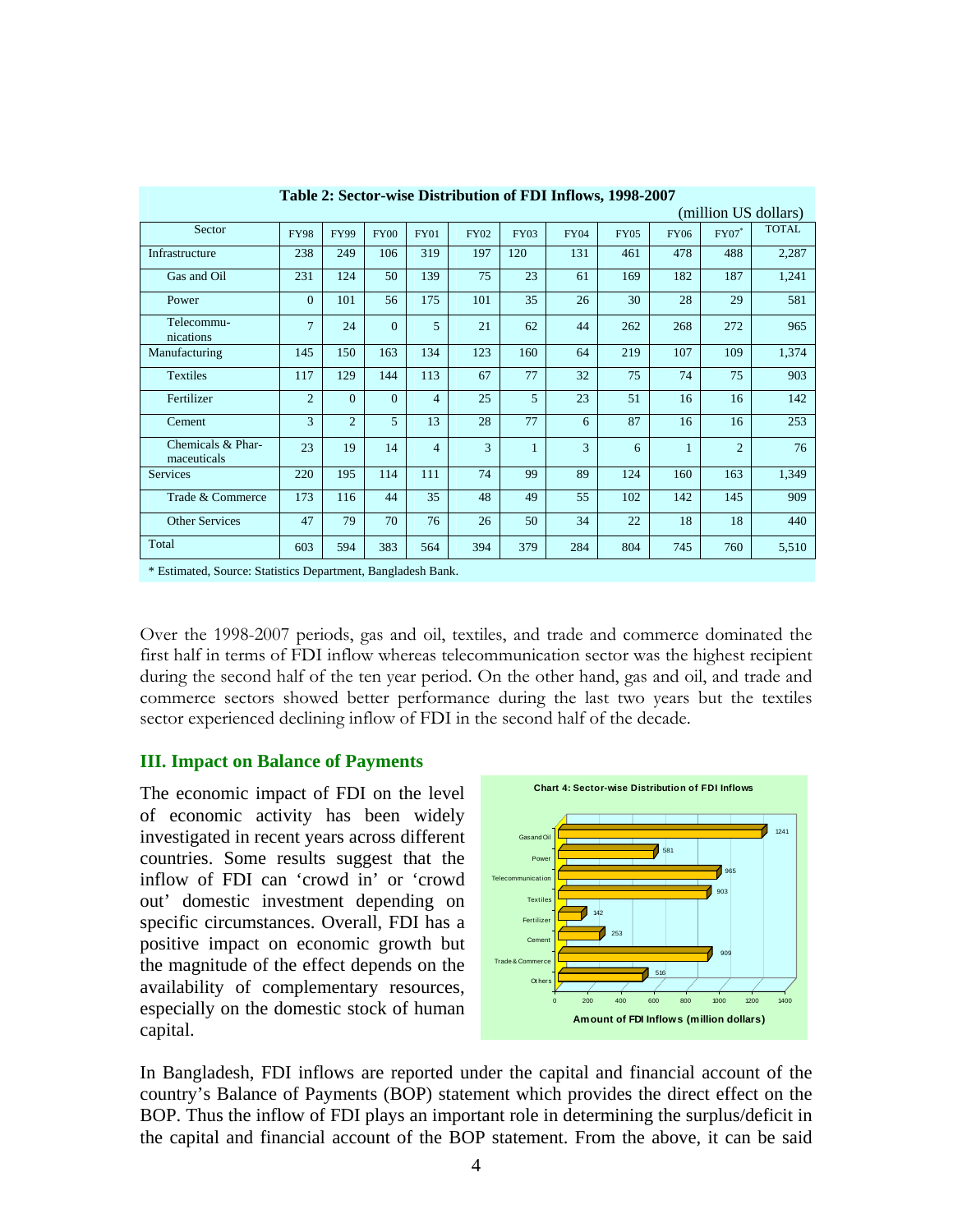that the initial impact of an inflow of FDI on Bangladesh's BOP is positive but the medium term effect could become either positive or negative as the investors increase their imports of intermediate goods and services, and begin to repatriate profit.

After setting up capital machineries, the FDI-financed companies begin to export their products as most of these companies are export-oriented. Usually, FDI inflow tends to have a greater positive impact through augmenting exports than creating a negative impact through increasing imports. It is found that FDI-financed firms tend to export a greater proportion of their output than their local counterparts as these firms usually tend to have a comparative advantage in their knowledge of international markets, efficiency of distribution channels, and their ability to adjust and respond to the changing pattern and dynamics of international markets. Similarly, policies of creating Export Processing Zones (EPZs) contribute to strengthening the positive correlation between FDI inflows and exports. So, the inflow of FDI may play an important role in Bangladesh in the long run in reducing the deficit in the country's trade balance.

Empirical research in several countries suggests that the initial inflow of FDI tends to increase the host country's imports. One reason for this is that primarily FDI companies have high propensities to import capital and intermediate goods and services that are not readily available in the host country. However, if FDI is concentrated in import substituting industries, then it is expected to affect imports negatively because the goods that were imported earlier would now be produced in the host country by foreign investors.

In order to see the impact of FDI on Bangladesh's BOP, we estimated separate import and export functions for Bangladesh. The results of the estimated import demand function suggest that FDI increases imports faster by current inflow than with a lag of one year.<sup>1</sup> The co-efficient is statistically significant with a positive sign and suggests that a 10 percent increase in the inflow of FDI increases imports by 1.3 percent. The income elasticity of import demand is high indicating that a 10 percent increase in real GDP increases imports by nearly 27 percent.

Similarly, we estimated a simplified export function in order to see the impact of FDI on Bangladesh's exports.<sup>2</sup> This shows that FDI with a lag of one year increases exports faster than contemporaneous period. The co-efficient is significant with a positive sign

 $\frac{1}{1}$  The estimated equation is: ln (IMP) = -17.887 - 0.658 ln (IPR) + 2.676 ln (GDP) + 0.131 ln (FDI) + 0.051 ln (FDI -1)  $(-3.55)$   $(-1.91)$   $(3.70)$   $(1.97)$   $(1.16)$  $R^2 = 0.921$  $DW = 1.53$   $SER = 0.061$ where IMP is real demand for imports, IPR is relative price of imports (price of imports deflated by GDP deflator), and GDP is real GDP. Figures in parentheses are t values.

 $2^2$  The estimated equation is:

ln (EXP) =  $0.874 - 2.353 \ln (XPR) + 2.184 \ln (GDP) + 0.060 \ln (FDI) + 0.162 \ln (FDI_{-1})$ <br>(0.05) (-1.36) (1.69) (0.75) (3.25)  $(0.05)$   $(-1.36)$   $(1.69)$   $(0.75)$   $(3.25)$  $R^2 = 0.895$  $DW = 1.70$  SER = 0.078 where EXP is real exports, XPR is relative price of exports. For other definitions, see footnote 1.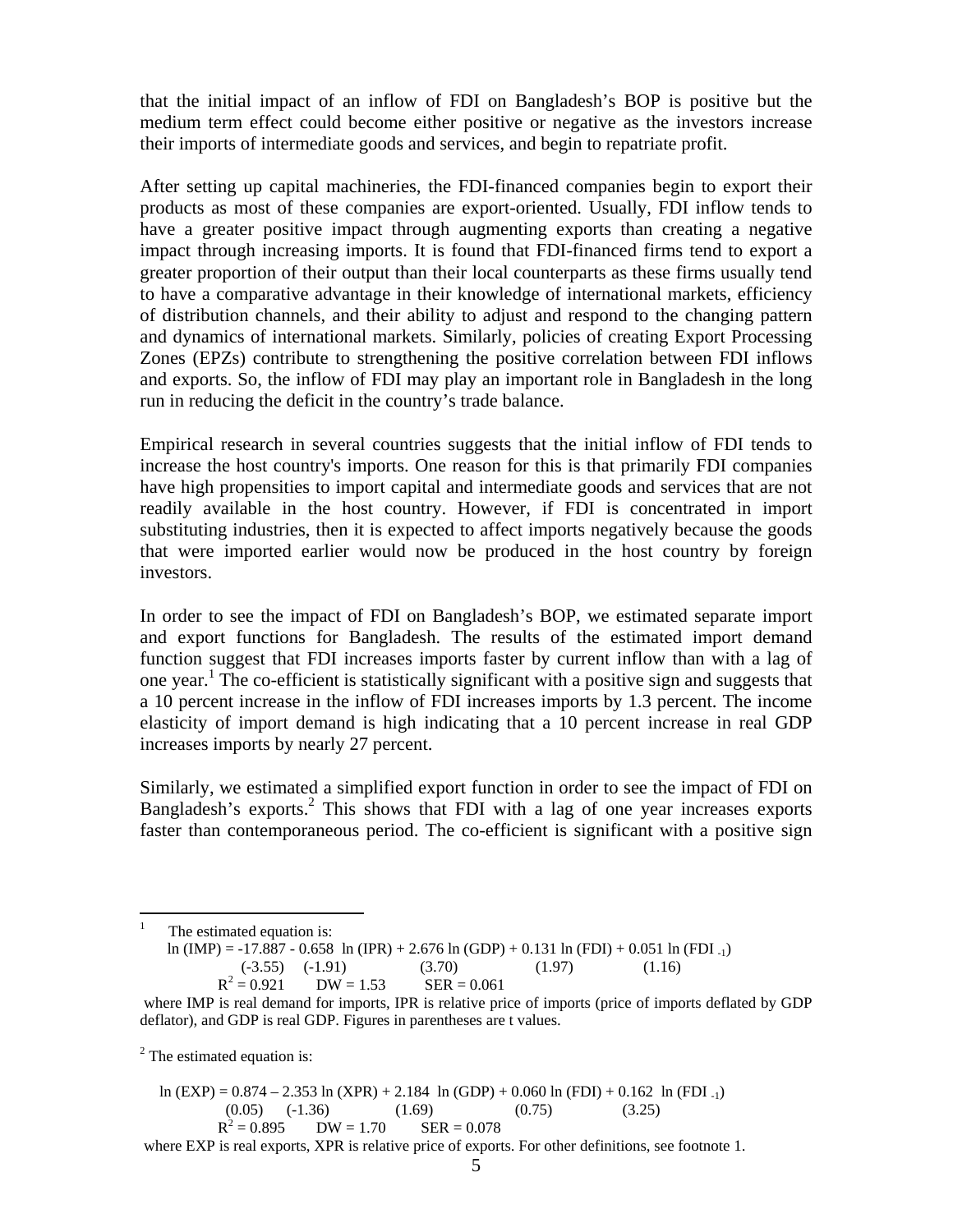and suggests that a 10 percent increase in the inflow of FDI increases exports by 1.6 percent.<sup>3</sup>

The above results show that FDI contributes positively to increasing imports and exports and can either improve or deteriorate the country's trade balance depending on the relative magnitude of the two forces. However, with a. positive effect of FDI inflows on the financial account, it is more likely that the first round effect of FDI is positive on the BOP of Bangladesh.

# **IV. Conclusions and Policy Implications**

Bangladesh has a number of positive attributes that can successfully attract the attention of foreign investors from both developed and developing countries. The increasing availability of skilled and unskilled labor at relatively low wages and the success in maintaining reasonably stable macroeconomic environment are a few factors behind making the country an attractive destination for foreign investors. They are generally aware that the wage rates in Bangladesh are among the lowest in Asian countries, the rate of inflation is usually contained within tolerable limits, the exchange rate is reasonably stable, custom regulations are investment friendly without discrimination between foreign and domestic investors, and attractive incentive packages are available for the foreign investors.

Bangladesh needs to undertake effective promotion measures to convince the potential foreign investors that their involvement in business activities in the country is valued, they would be facing friendly regulations, and they can enjoy investment incentives that are competitive with those offered by other countries in the region and the developing world. The country also needs to move forward through implementing investmentfriendly policies, simplifying regulatory practices, and removing inefficient bureaucratic procedures.

Over the last decades, almost all developing Asian economies including Bangladesh have progressively adopted more open policies toward FDI and this trend is likely to continue in the foreseeable future. The general conclusion of this study is that FDI brings net benefit to Bangladesh. These benefits appear to be important for integrating the domestic economy with the global economy and in the area of technology and skill transfer.

The global experience suggests that, depending on the country context, the benefits of FDI are highly uneven and can become ambiguous or possibly negative. However, given its present characteristics, Bangladesh is likely to benefit through more FDI inflows. It is important, therefore, for Bangladesh to ensure an investment climate that can attract more FDI flows to the country. For the purpose, several policy areas are important that include:

- *Quality of bureaucracy and governance*: Appropriate reform measures are needed in the country's administrative system. The bureaucracy needs reorganization in order to bring about a perceptible improvement in its efficiency and productivity. Bureaucratic control and interference in business and investment activities should be minimized on a priority basis.

 $\overline{a}$ <sup>3</sup> For similar results in the case of Pakistan, see Khan and Kim 1999.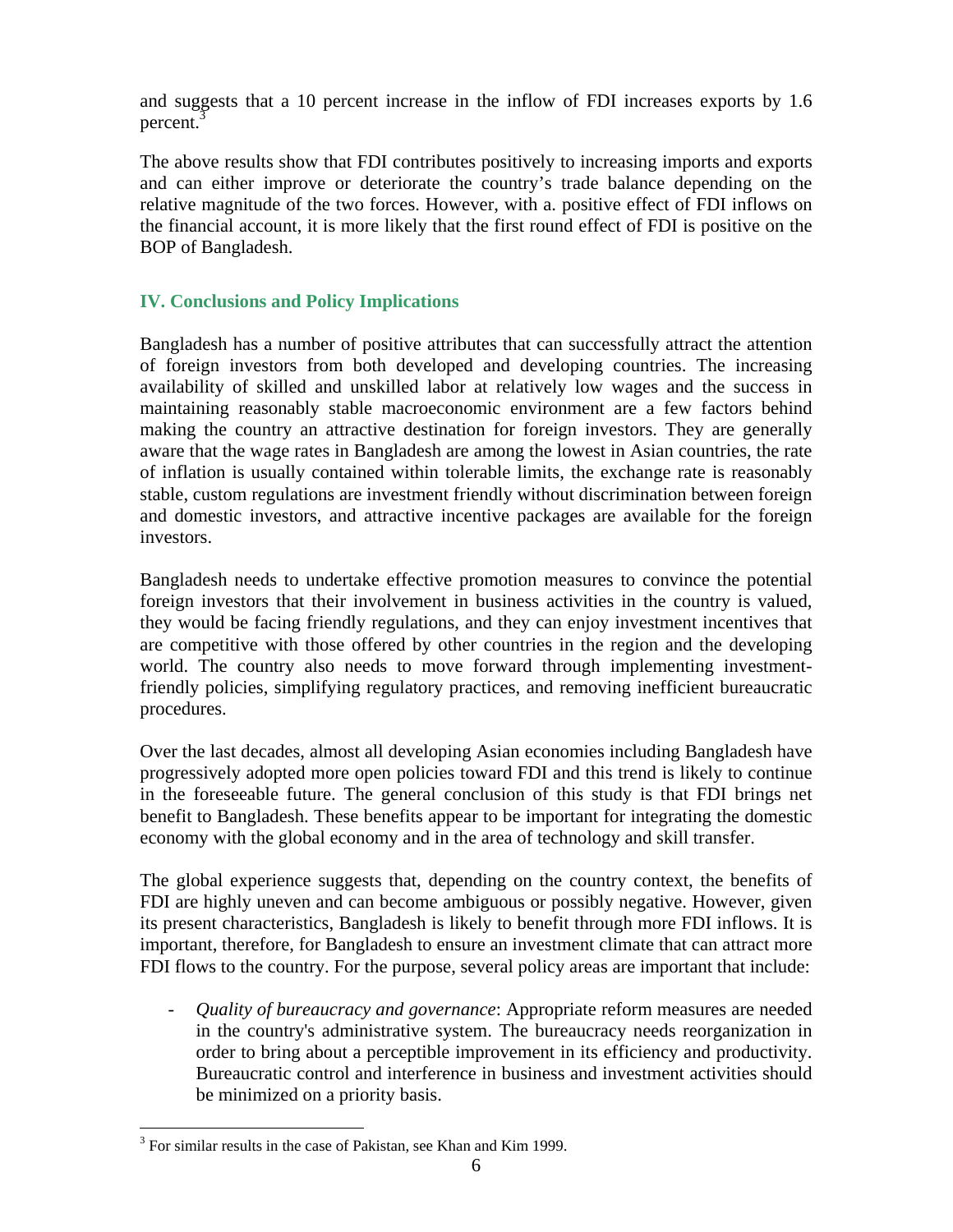- *Improvement of law and order situation*: Law and order situation needs to be improved through appropriate reforms in law enforcement and introducing other measures. A social consensus is needed to establish the rule of law, avoid political confrontation, and reduce corruption.
- *Development of infrastructure and human resources*: Both the government and private sector need to come forward to invest in infrastructure development. For the purpose, appropriate policies are needed such that the private sector can smoothly operate in providing infrastructure services. Similarly, both public and private universities should come forward in introducing courses/programs that produce graduates with technical and management skills required in modern industrial and other activities. In this context, if the government and the private sector work together to implement effective economic reforms in a successful manner, Bangladesh stands a good chance of being able to participate in the prosperity and growth that are sweeping the rest of Asia.
- *Improvement of port services*: Despite recent improvements, the efficiency of port services can be further improved through appropriate measures. Similarly, the custom clearance procedures can be further simplified along with improvement in physical facilities and reforms in the labor management system.
- *Privatization and further reforms*: The privatization program of the state owned enterprises needs to be geared up that would stimulate domestic and foreign investments. Several financial institutions and some of the public utilities may be privatized in order to ensure better and more efficient services. The policies should encourage private sector participation in several key sectors like agricultural processing, manufacturing, infrastructure including transportation, telecommunication, power, port, and in the production of high value added products.
- *Modernization of business law*: It is important for Bangladesh to modernize and revamp all laws relating to business and investment keeping in view the international practices and requirements of globalization.
- *Setting up of industrial parks*: The development of new industrial parks can help in creating a favorable environment of foreign investment. The availability of ready infrastructure along with secure and enabling investment climate can act as a powerful catalyst in attracting foreign investors for investment in profitable ventures.
- *Setting up of new EPZs*: The government may come up with a phased program of setting up new EPZs in order to extend facilities to export oriented investors. The private sector may also be encouraged to set up new EPZs.
- *Improving the country's image abroad*: Positive developments regarding the country's economy, society, and future prospects, including the hospitable investment climate existing in the country and the facilities available to foreign investors, should be projected abroad in an effective manner, especially among the potential investors. Such 'image building' efforts would be crucial to dispel the negative images that have persisted for long and discouraged the investors to come forward. In addition to the above, maintaining consistency in policies and actions is important so that no 'wrong signal' is conveyed to the investors.
- *Policies regarding macroeconomic stability*: The government should implement appropriate policies to ensure macroeconomic stability in a sustained manner, foster growth promoting and growth accommodating policies, and undertake further actions to reduce poverty at a faster rate. Bangladesh has already achieved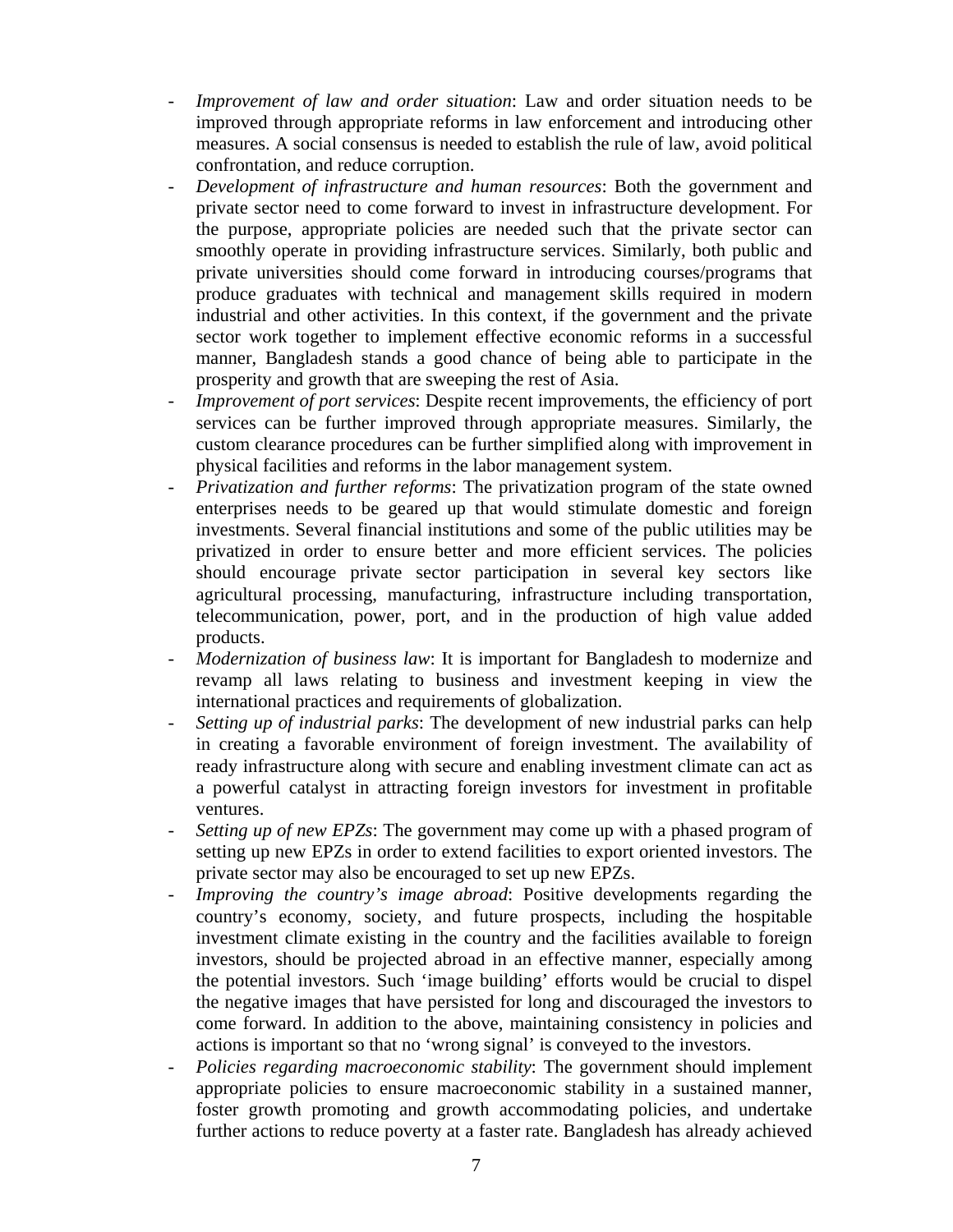notable success in this regard and achievements in both economic and social development should be actively publicized abroad to promote a positive image of the country among the prospective foreign investors.

- *Economic and commercial diplomacy*: Strengthening economic and commercial diplomacy is a key factor in attracting FDI in the present world characterized by rapid globalization and increasing competition. In this respect, improved bilateral relations with potential investor countries can act as a catalyst to increasing FDI inflows to Bangladesh. Moreover, it is important not only to improve relations with countries that have already invested in Bangladesh, but also to identify potential investors in other countries and undertake appropriate measures to attract them to invest in the country.

# **References**

Ahmed, Q.M. (1993)**:** "Foreign Direct Investment: Selected Issues and Problems with Reference to Bangladesh": *Bank Parikrama,* Vol XVIII, Nos. 3 & 4.

Azim, M.T.(1999): "Foreign Direct Investment, Global Trend and Pattern", *Bank Parikrama :* Volume XXIV, Nos 3 & 4. .

Khan, A.H. and Y. H. Kim, (1999): *Foreign Direct Investment in Pakistan: Policy Issues and Operational Implications*, EDRC Report Series No. 66, Asian Development Bank, Manila.

Razmi, A (2005): *The Effects of Export-Oriented, FDI-Friendly Policies on the Balance of Payments in a Developing Economy: A General Equilibrium Investigation*, Working Paper, University of Massachusetts. Mass.

*Report on Currency and Finance 2002-03* (2004): Reserve Bank of India

Ruane, F. (2006): *Foreign Direct Investment in Ireland: Policy Implications for Emerging Economies,* IIIS Discussion Paper, Department of Economics, Trinity College, Dublin.

Saeed, N. (2001): *An Economic Analysis of Foreign Direct Investment and Its Impact on Trade and Growth in Pakistan,* Ph.D. thesis (unpublished), Islamic University of Bahawalpur, Pakistan.

UNCTAD (1992): *The Determinants of Foreign Direct Investments: A Survey of the Evidence,* New York: United Nations, New York.

UNCTAD (2007**)**: *World Investment Report,* United Nations, New York.

UNCTAD (1999): *Foreign Portfolio Investment (FPI) and Foreign Direct Investment (FDI): Characteristics, Similarities, Complementarities and Differences, Policy Implications and Development Impact,* United Nations*,* New York.